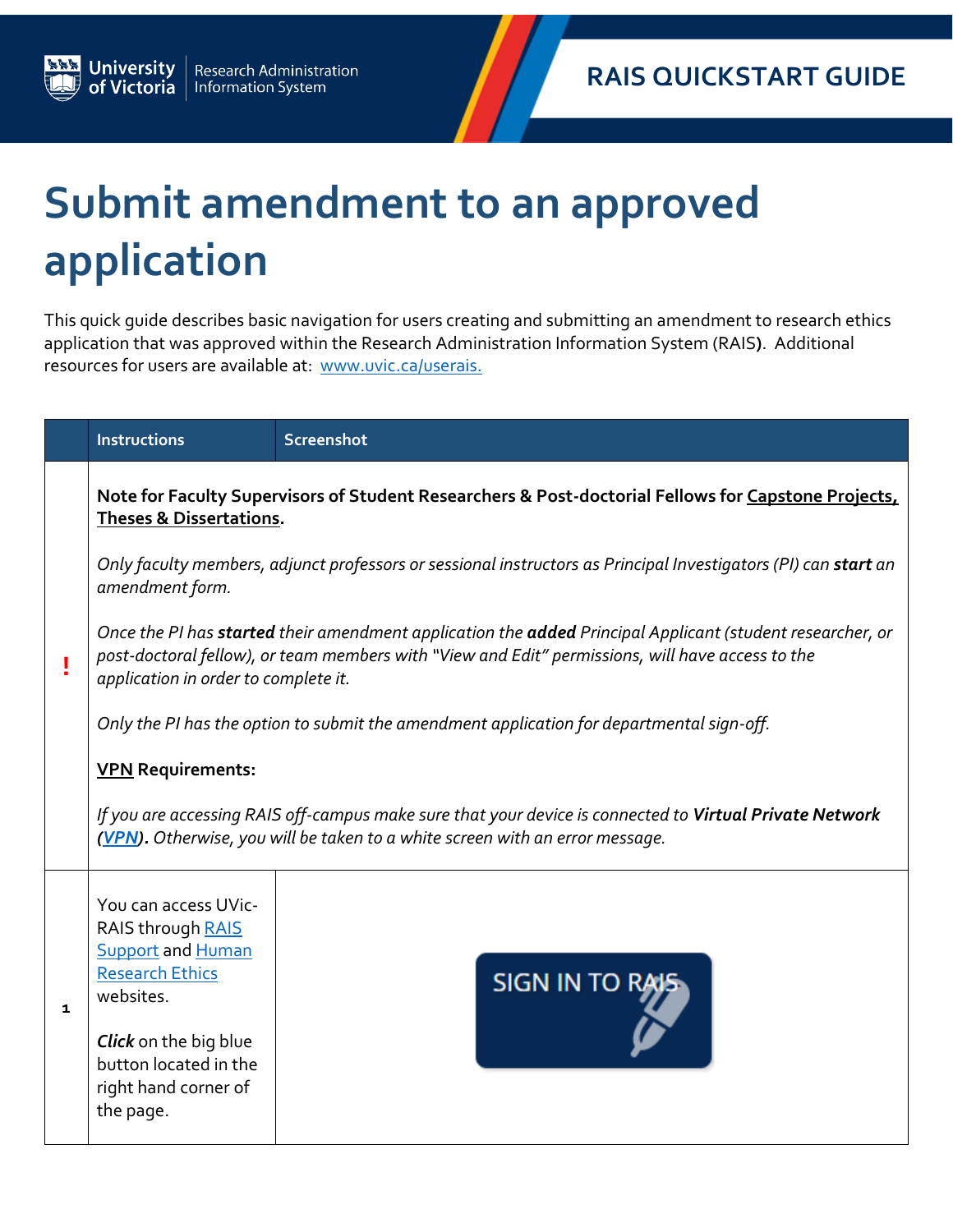|                         | <b>Instructions</b>                                                                                                                                                                                                         | Screenshot                                                                                                                                                                                                                           |
|-------------------------|-----------------------------------------------------------------------------------------------------------------------------------------------------------------------------------------------------------------------------|--------------------------------------------------------------------------------------------------------------------------------------------------------------------------------------------------------------------------------------|
| $\overline{\mathbf{2}}$ | Log-in with your<br>Netlink ID and<br>password:<br>From the homepage<br>select the application<br>you want to make<br>changes to.                                                                                           | <b>Funding</b><br><b>Human Ethics</b><br><b>Home</b><br>human ethics<br><b>RESEARCHER</b><br>Below is the list of all your research ethics applications.<br>Search<br>$\Leftrightarrow$ ID<br>$\div$ Title<br>$\Leftrightarrow$ Type |
| 3                       | Once in the summary<br>page of the protocol<br>select one of the<br>following:<br>-Amendments, or<br>-Annual renewal with<br>amendments (if the<br>approval if close to<br>expiry)                                          | <b>POST-APPROVAL</b><br>ACTIVITY (PAA) V<br>Amendments<br><b>Annual renewal</b><br><b>Annual renewal</b><br>with amendments<br>Completion<br>Ħ<br><b>Unanticipated event</b>                                                         |
| 4                       | Start by completing<br>the cover sheet first<br>(see instructions at<br>the top of the<br>summary form).<br>Once the cover sheet<br>is complete go to<br>respective section in<br>the "Application" to<br>make the changes. | Summary<br>+ Study amendments summary<br>Not started<br>Application<br>+ A. Research team<br>Not changed<br><b>E. R. Project information</b><br>Not changed                                                                          |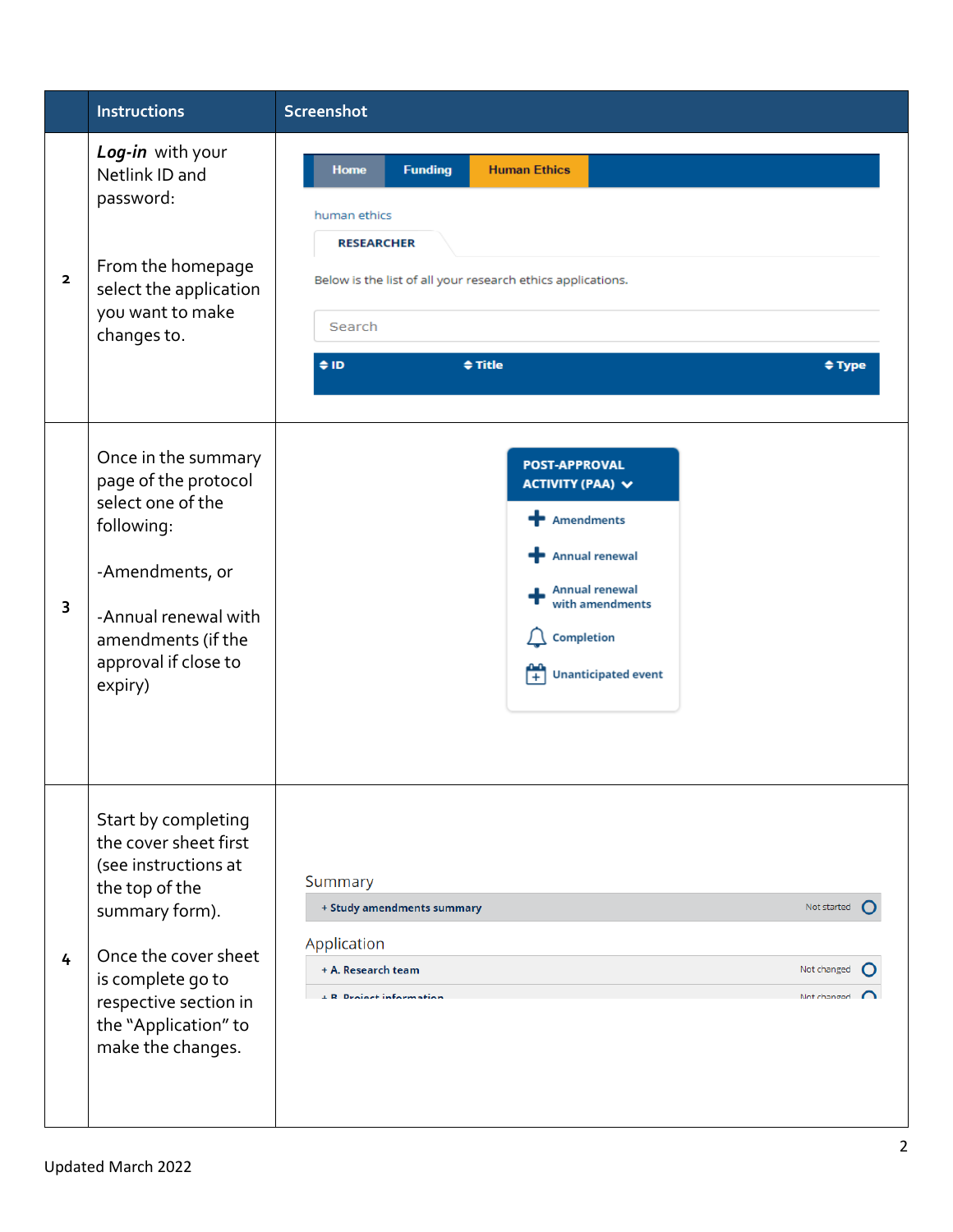|   | <b>Instructions</b>                                                                                                                                                                                                                                                                  | Screenshot                                                                                                                                                                                                                                                                                                                                                                                                                                                                                                                                                                                                                                                                                                                                                                                                                         |
|---|--------------------------------------------------------------------------------------------------------------------------------------------------------------------------------------------------------------------------------------------------------------------------------------|------------------------------------------------------------------------------------------------------------------------------------------------------------------------------------------------------------------------------------------------------------------------------------------------------------------------------------------------------------------------------------------------------------------------------------------------------------------------------------------------------------------------------------------------------------------------------------------------------------------------------------------------------------------------------------------------------------------------------------------------------------------------------------------------------------------------------------|
| 5 | Remember to Save<br>your work as each<br>section is completed.<br>TIP: You don't need<br>to save, or make<br>changes to section<br>that don't need to be<br>amended.<br>TIP: The status icon<br>indicates where you<br>are in the process of<br>completing your<br>application.      | - O. Free and informed consent<br>GO TO<br>In progress<br>t Upload<br>$\bigcirc$ Save as in progress<br>Save as complete                                                                                                                                                                                                                                                                                                                                                                                                                                                                                                                                                                                                                                                                                                           |
| 6 | If the project has a<br>Principal Applicant, or<br>team member with<br>"View and Edit"<br>access these<br>individuals can make<br>changes/edit the<br>application once the<br>PAA is initiated.<br>They will not however<br>be able to submit the<br>application on behalf<br>of PI. | List all current research team members (including any UVic students or research assistants who will use the received<br>data or biological materials to fulfill UVic thesis, dissertation, or academic requirements) and assign level of access to<br>the application. Inclusion here satisfies only UVic institutional requirements. If you grant "View and Edit" access to<br>more than one person, be aware that the system will not notify users if and when others are making edits to the<br>application.<br>DO NOT add the PI or PA to this table as that will cause technical permission issues.<br>Access: New and edit project  view only<br>New only<br>Receive notifications S Contribute funding<br>Role in the<br><b>Institutional</b><br>Remove<br>Email<br>s<br><b>Name</b><br>project<br>affiliation<br>+ Add new |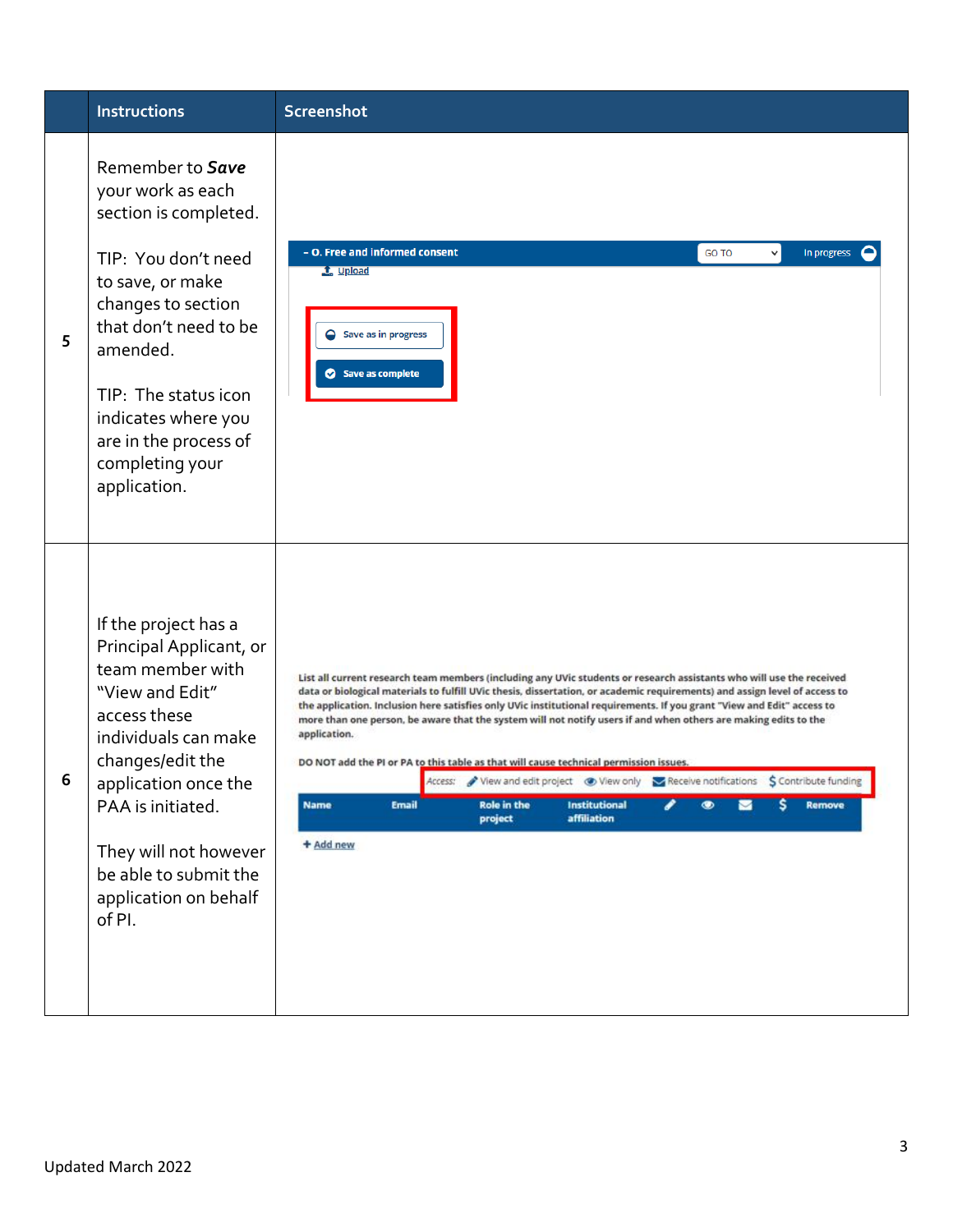|                | <b>Instructions</b>                                                                                                                                                                                                                                                                                            | <b>Screenshot</b>                                                                                                                                                                                                                                                                                                                                                                                                                                                                                                                                                                                                                                                                                                                                                                                                                                                                                                                                                                     |
|----------------|----------------------------------------------------------------------------------------------------------------------------------------------------------------------------------------------------------------------------------------------------------------------------------------------------------------|---------------------------------------------------------------------------------------------------------------------------------------------------------------------------------------------------------------------------------------------------------------------------------------------------------------------------------------------------------------------------------------------------------------------------------------------------------------------------------------------------------------------------------------------------------------------------------------------------------------------------------------------------------------------------------------------------------------------------------------------------------------------------------------------------------------------------------------------------------------------------------------------------------------------------------------------------------------------------------------|
| $\overline{7}$ | If your student<br>researcher (Principal<br>Applicant) is<br>completing the rest of<br>the application, Save<br>your work and Go to<br>summary before<br>letting them know<br>the PAA application is<br>ready for them to<br>begin working on.<br>Otherwise, continue<br>completing your<br>online application | Save all<br>Go to summary                                                                                                                                                                                                                                                                                                                                                                                                                                                                                                                                                                                                                                                                                                                                                                                                                                                                                                                                                             |
| 8              | Ensure you have<br>selected the<br>appropriate<br>designate to sign-off<br>on the amendment.<br>NOTE: The signatory<br>on the amendment<br>may be different from<br>the signatory on the<br>original application.                                                                                              | - T. Signatory/Departmental sign-off<br>Not saved<br>Select the Chair/Director/Dean or their designate to sign-off on this application for submission. Once signed-off, the<br>application will be submitted to the Human Research Ethics Board for review.<br>ℯ<br>We encourage that you check with the signatory (or their assistant) within 5 business days to ensure that the application is signed off<br>accordingly.<br>By signing-off the application, the signatory is affirming that adequate research infrastructure is available for the<br>conduct and completion of this research project.<br>0<br>The signatory must be one level of authority higher than the principal investigator. If the principal investigator is also the chair, director<br>or dean, sign-off must go one level up, to the person to whom your position reports.<br><b>Signatory name</b><br>Please choose signatory from the suggestion list.<br>Start typing then select<br>Save as complete |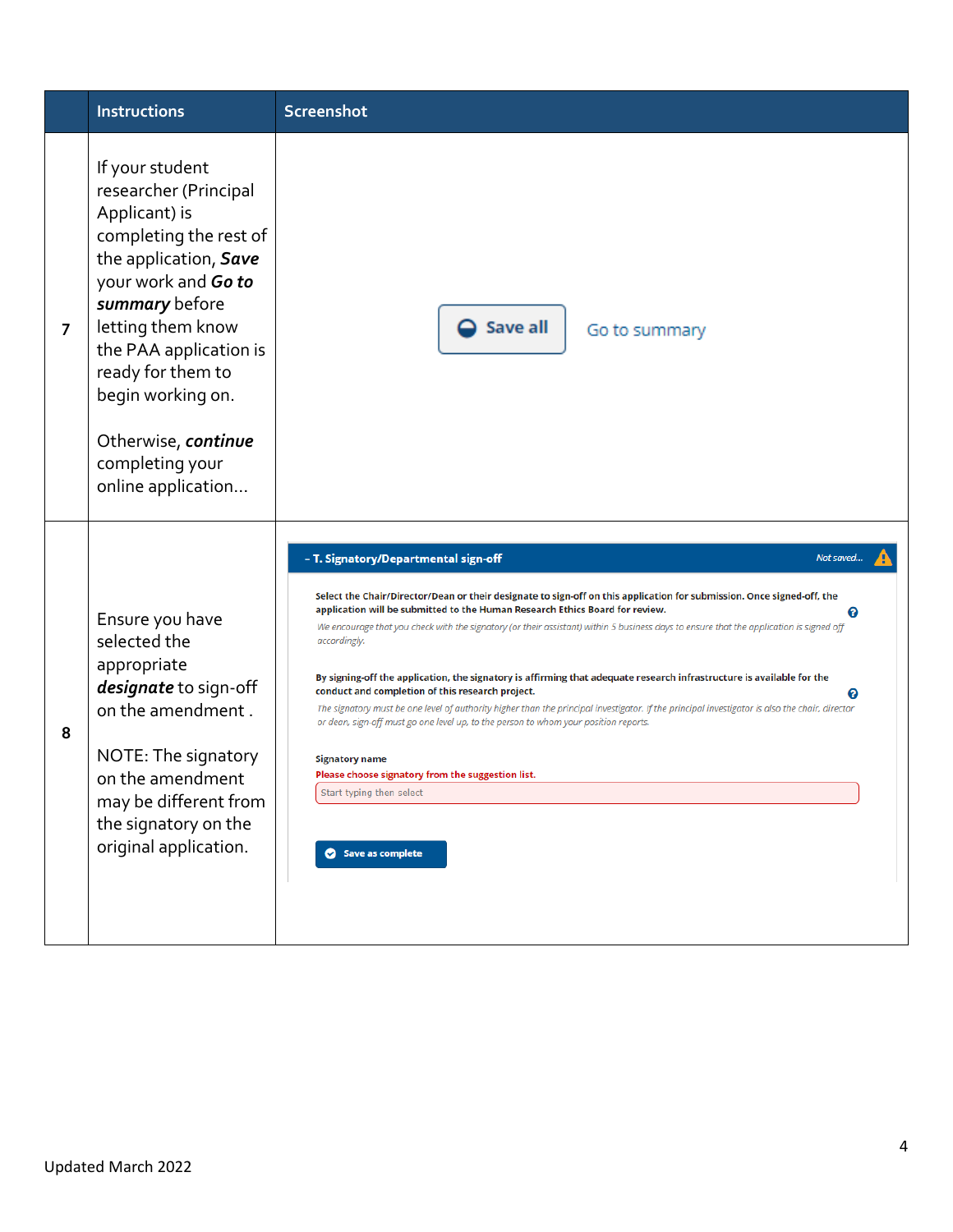|    | <b>Instructions</b>                                                                                                                                                                                                                                                                                 | Screenshot                                                                                                                                                                                                                                                                                                                                                                                                                                                                                                                                                                                                                                                                       |
|----|-----------------------------------------------------------------------------------------------------------------------------------------------------------------------------------------------------------------------------------------------------------------------------------------------------|----------------------------------------------------------------------------------------------------------------------------------------------------------------------------------------------------------------------------------------------------------------------------------------------------------------------------------------------------------------------------------------------------------------------------------------------------------------------------------------------------------------------------------------------------------------------------------------------------------------------------------------------------------------------------------|
| 9  | Upload any amended<br>and/or new<br>attachments including<br>recruitment materials,<br>advertisements,<br>consent forms,<br>questionnaires,<br>surveys, etc. ensuring<br>that the changes are<br>marked                                                                                             | - S. List of uploaded documents<br>Not started<br>Review the 3 document requirement. Itst and the uploaded documents to ensure that you have all the applicable<br>documents. Make sure to remove all duplicates. Upload appendices as individual documents, instead of clustering<br>appendices under one attachments. Incomplete applications and applications with incorrectly uploaded appendices<br>will not be reviewed. You will be notified in this case.<br><b>Section</b><br>App.<br><b>Descriptive</b><br><b>File</b><br><b>Type of</b><br><b>Date</b><br><b>File</b><br><b>Action</b><br>version<br>document<br>uploaded<br>version<br>name<br>name<br><u>Upload</u> |
| 10 | For amending existing<br>attachments:<br>1) remove/delete old<br>version;<br>2) underline newly<br>added text and use<br>strike-through to<br>show removed text;<br>3) upload amended<br>attachment to<br>appropriate section.<br>TIP: Please use PDF<br>format for documents<br>wherever possible. | 4/4000 ch<br>Supporting documents<br>Important Changes for Student Researchers and Their Supervisors.pdf<br>(Other REB approvals, Name: Important_Changes_for_Student_Researchers_and_Their_Supervisors.pdf, Version: V1); October 19, 2018 面<br>t Upload                                                                                                                                                                                                                                                                                                                                                                                                                        |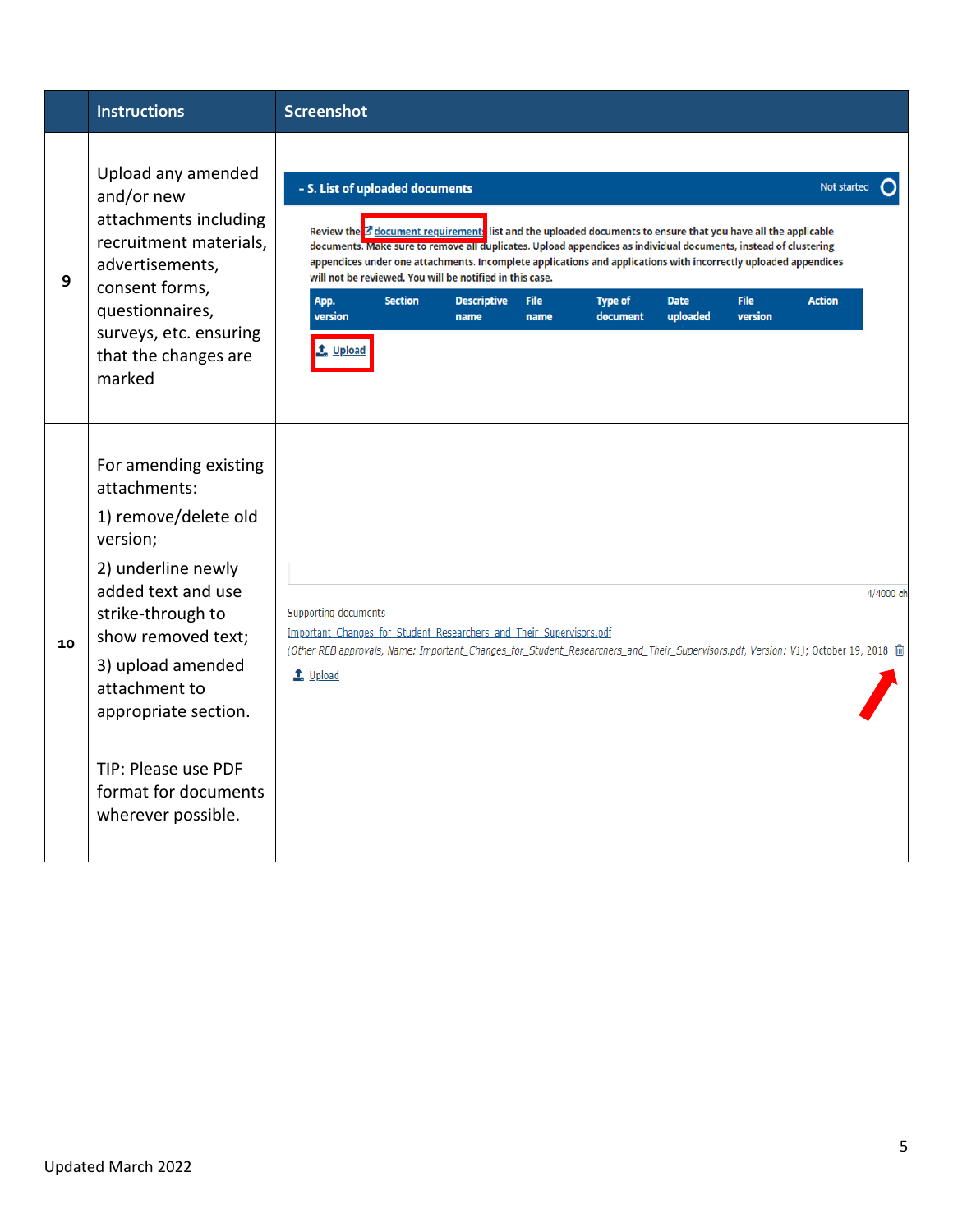|    | <b>Instructions</b>                                                                                                     | <b>Screenshot</b>                                                                                                                                                                                                                                                                                                                                                                                                                                                |                                                                        |
|----|-------------------------------------------------------------------------------------------------------------------------|------------------------------------------------------------------------------------------------------------------------------------------------------------------------------------------------------------------------------------------------------------------------------------------------------------------------------------------------------------------------------------------------------------------------------------------------------------------|------------------------------------------------------------------------|
|    | For adding new<br>attachments:<br>Upload new<br>document to the<br>appropriate section or                               | - S. List of uploaded documents<br>Review the $G$ document requirements list and the uploaded documents to ensure that you have all the applicable<br>documents. Make sure to remove all duplicates. Upload appendices as individual documents, instead of clustering<br>appendices under one attachments. Incomplete applications and applications with incorrectly uploaded appendices<br>will not be reviewed. You will be notified in this case.<br>$e$ File | Complete                                                               |
| 11 | section S.                                                                                                              | $A$ App.<br><b>≑ Section</b><br><b>≑ Descriptive ≑ File</b><br><b>≑ Type of</b><br>$\Leftrightarrow$ Date<br>version<br>document<br>uploaded<br>version<br>name<br>name<br>V <sub>0.2</sub><br>G.<br>V1                                                                                                                                                                                                                                                          | <b>≑ Action</b>                                                        |
|    | Please do not upload<br>appendices for which<br>changes were not                                                        | Sep. 9, 2021,<br>Recruitement<br>tcps2-2018-<br>Recruitment<br>9:53:30 a.m.<br>en-<br>document<br>interactive-<br>final.pdf                                                                                                                                                                                                                                                                                                                                      | णि                                                                     |
|    | required.                                                                                                               | t Upload                                                                                                                                                                                                                                                                                                                                                                                                                                                         |                                                                        |
|    | Make sure that the<br>Cover sheet and all<br>changed sections are<br>marked as <b>Complete</b><br>before an application | human ethics » summary » edit application<br>+ A. Research team<br>+ B. Project information                                                                                                                                                                                                                                                                                                                                                                      | Collapse all   Expand all   Download PDF<br>In progress<br>In progress |
| 12 | can be submitted.                                                                                                       | + C. Project funding                                                                                                                                                                                                                                                                                                                                                                                                                                             | Complete                                                               |
|    | You can leave the                                                                                                       | + D. Multi-jurisdictional research                                                                                                                                                                                                                                                                                                                                                                                                                               | Not started                                                            |
|    | other sections as "Not<br>changed".                                                                                     |                                                                                                                                                                                                                                                                                                                                                                                                                                                                  |                                                                        |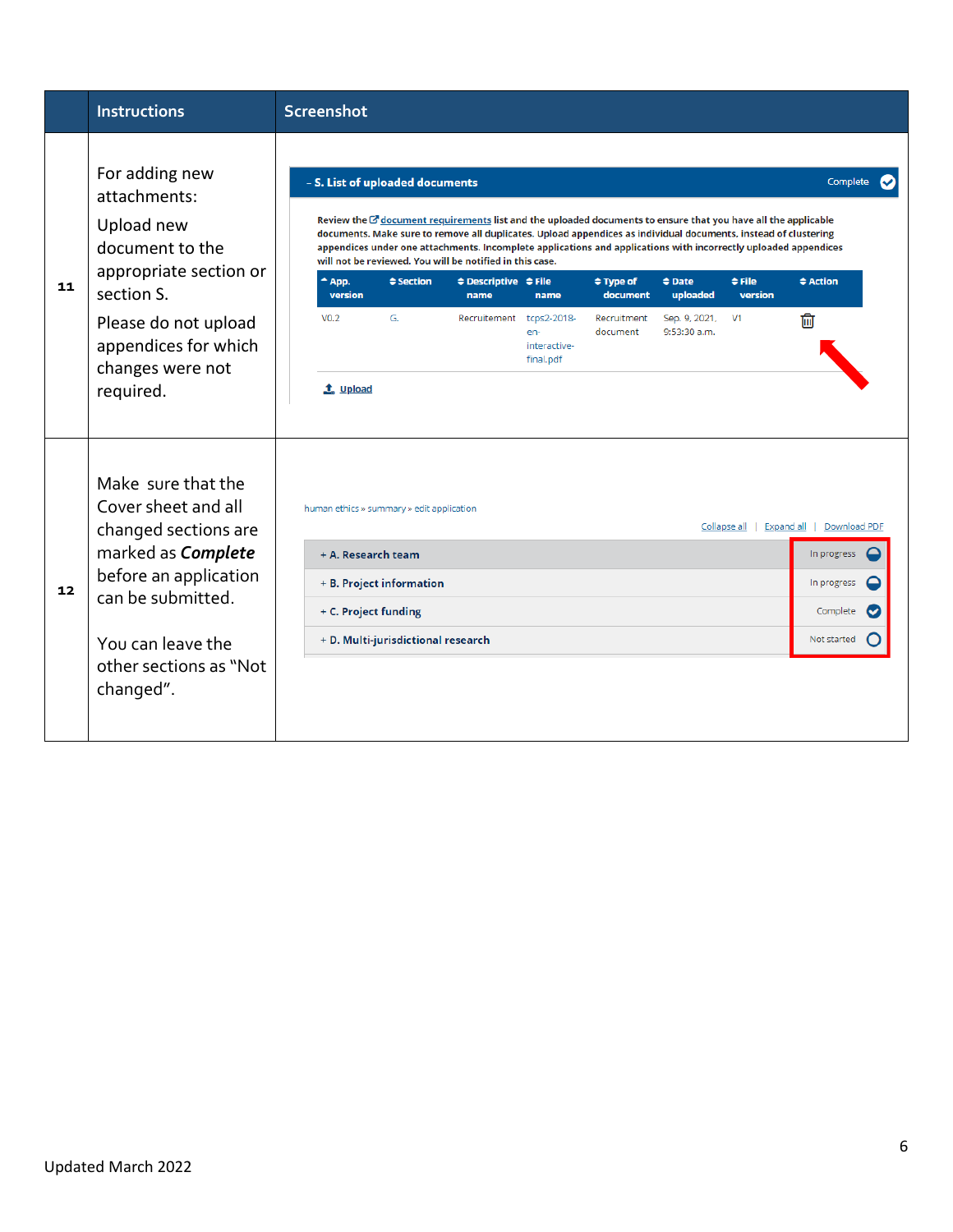|    | <b>Instructions</b>                                                                                                                                                                                                                                                               | <b>Screenshot</b>                                                                                                                                                                                                                                                                                                                                                                                                                                                                                                                                                                                                                                                                                                                                                                 |  |  |  |  |
|----|-----------------------------------------------------------------------------------------------------------------------------------------------------------------------------------------------------------------------------------------------------------------------------------|-----------------------------------------------------------------------------------------------------------------------------------------------------------------------------------------------------------------------------------------------------------------------------------------------------------------------------------------------------------------------------------------------------------------------------------------------------------------------------------------------------------------------------------------------------------------------------------------------------------------------------------------------------------------------------------------------------------------------------------------------------------------------------------|--|--|--|--|
| 13 | Before submitting<br>your completed<br>application to the<br>signatory, Principal<br>Investigators must<br>read the terms and<br>conditions.<br>Select I Agree.                                                                                                                   | By submitting this application as the principal investigator, I affirm that:<br>. I have read this application and it is complete and accurate.<br>. The research will be conducted in accordance with the University of Victoria regulations, policies and procedures<br>governing the ethical conduct of research involving human participants and human biological materials in all relevant<br>sections of the national research ethics policy (C TCPS 2).<br>. The conduct of the research will not commence until research ethics approval has been granted.<br>. I will seek an amendment if this application is modified.<br>- Adequate supervision will be provided for students and/or staff involved in this project.<br>Ol Agree<br>$\vee$ Submit<br>Save all<br>Exit |  |  |  |  |
| 14 | By selecting Submit<br>application, an<br>electronic workflow is<br>created requesting<br>the signatory's sign-<br>off on your<br>application.<br>Signed-off<br>application will be<br>submitted<br>electronically to the<br>Human Research<br><b>Ethics Board for</b><br>review. | Submit application<br><b>●</b> Save all<br>Go to summary                                                                                                                                                                                                                                                                                                                                                                                                                                                                                                                                                                                                                                                                                                                          |  |  |  |  |